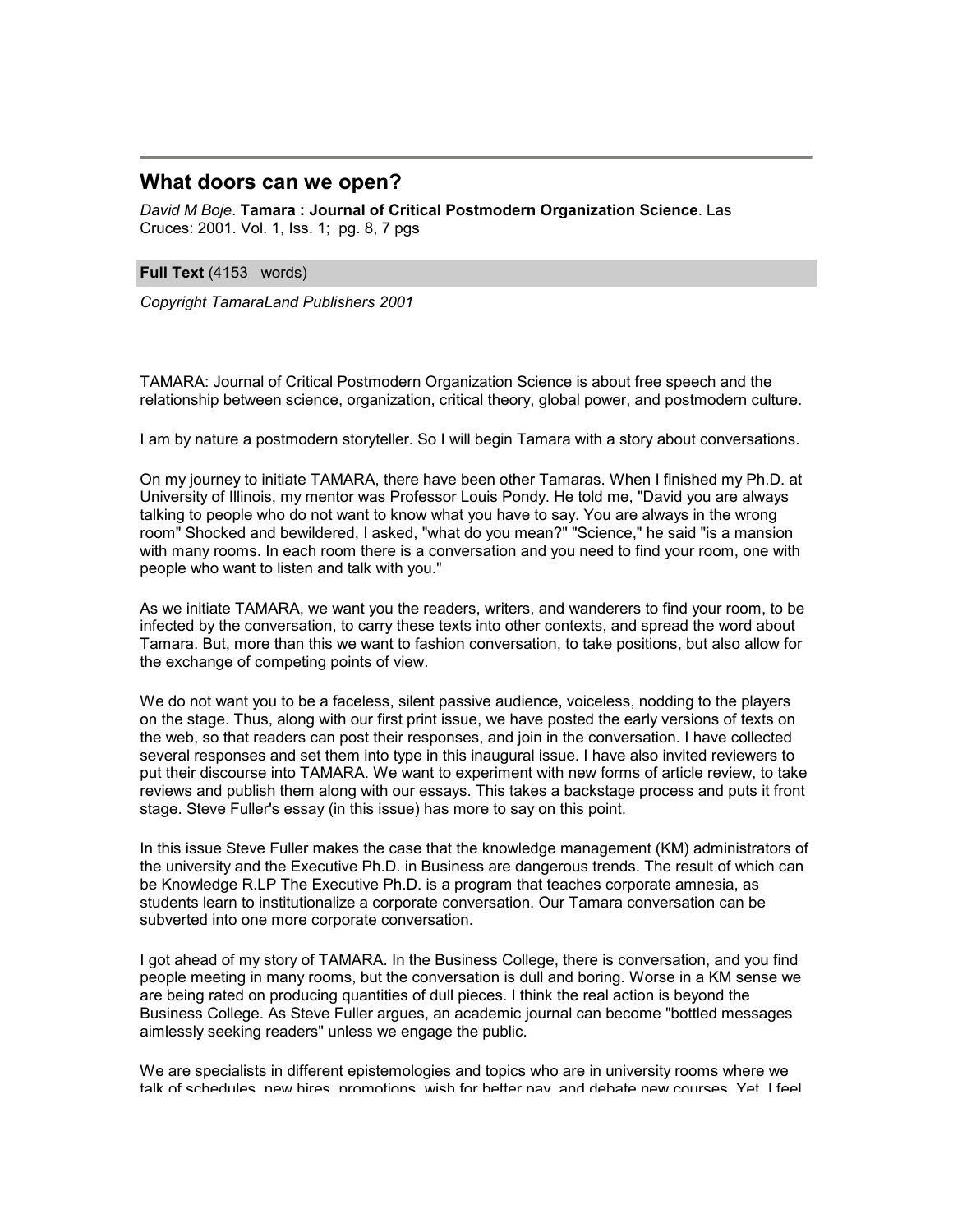isolated and alone in these rooms of the Business College. I know that I have not learned the lesson that Professor Pondy tried to teach me. Before he dies, he began taking course in Anthropology and music. He was always interdisciplinary.

I do not believe the university as currently fashioned by corporate power and the Weberian cage is what Professor Pondy had in mind for me. He died some years ago, so I can not just ask him. I hear him roll in his grave whenever I hear the words "knowledge management" on a university campus. I recall him saying that if we did not work for pay, then only the people wanting knowledge would stay stick it out. I think this was reference to the more critical attitude of the less professionalized side of campus.

Another solution to the mystery of the Mansion with Many Rooms was my attempt to assemble a conversation between two disciplines who had not talked to one another. In the 1980s people from Folklore and the Business College professors, assembled in Los Angeles for a conference to initiate conversation. My opening speech to the room of organizational behaviorists and folklorists relayed my mentor's advice about seeking rooms in the Mansion of Science, to which I might belong. After some flirting and taunting, and even good debate, a commitment was struck as folklorists and Business College, and even some executives shook hands and agreed to cross disciplinary boundaries. There were some articles and a book as a result, but no serious Tamara took place.

I still search for my answer to Professor Pondy's puzzle, how to conduct conversation in the Mansion. When I could find no rooms for me, I dropped out, and entered my Harley Davidson era. I wore black pants, cap, and boots, and decided science was just not for me. My character became the rebel, riding the Electroglide, between public housing reforms, environmental causes, and most recently animal rights, anti-sweatshop and anti-globalization business practices. Colleagues told me I was not fit to survive in the Business College, a reference to Darwin, I concluded. Yet, these rides to public housing, where I worked with grass roots efforts toward resident management and engaged in activism in my university, were joyous times. For some strange reason, I reentered the mansion, took up the editorship of an unknown journal (Journal of Organizational Change Management) and set about the editor's task of bringing a Board together who could be radical inside the Business College. There were other Harley riders, most without cycles, who were willing to take on corporate power.

As luck would have it, a conference of displaced, rejected and completely marginalized international scholars had just started an association, which was a makeshift Mansion with many rooms, and constructed it downstream from the one called "Academy of Management" and another called "Philosophy" and "Sociology" and still others with names you all know. This minor Mansion, a shack really, was the International Academy of Business Disciplines (IABD). Abbass Alkhafaji asked me to take over a dead track, and this become a place for "critical postmodern" people to converse. Soon our room in this Mansion became filled with the best and brightest minds, and we debated and argued, dined, and dreamed, nonstop for three days each year. We were awful guests in the Alkhafaji Mansion. We insulted the convention topic, deconstructing it each year, and rallying papers to the opposite view. If the conference did Total Quality Management, we did Anti-TQM; if it was Globalization, we did Anti-Globalization. And we would kidnap the luncheon speaker on these themes, and try to convince him or her that there were other views. You would think they would have tossed us from the conference. Instead they embraced us, because as Abbass tells the story, he formed this new Mansion after the one owned by the Academy of Management refused him and his international brethren and sisteren entry. And soon he co-opted us, by inviting us to set the theme. For over a decade IABD has given our critical postmodern organization theory discourse a home.

We became the stars of the IABD. The people in almost empty rooms began to wonder, why we kept making so much noise, kept filling our room and seemed so serious about something. Many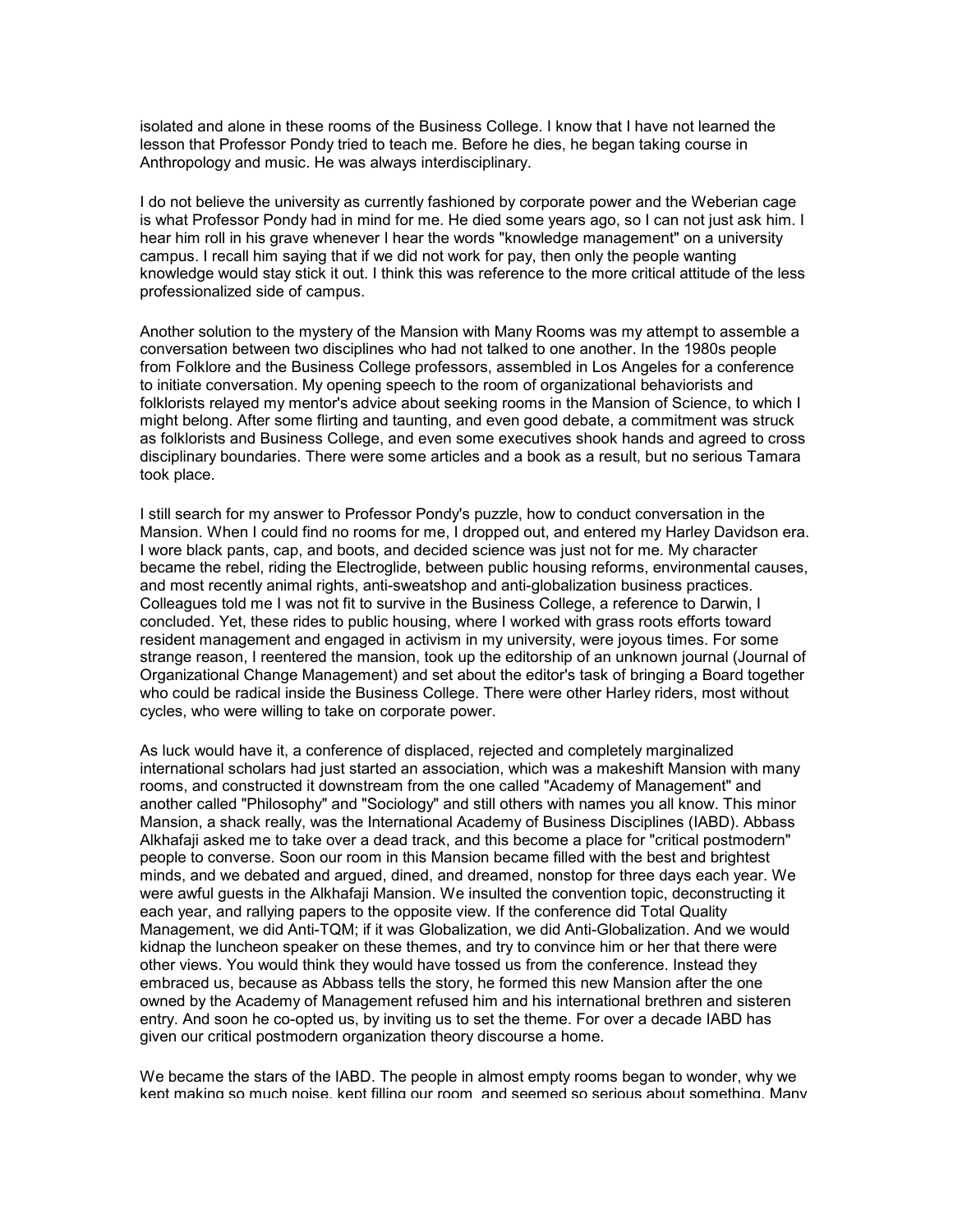came to investigate, and joined in the dialog. Two other things happened: the bigger, most expensive Mansions noticed our vitality and energy. We got invited to the bigger Mansions, even to Economics.

I was tempted, then seduced, and surrendered to my own lust, accepted their invitation; I did reenter the spectacular Mansion of the Academy of Management. And this year, I am chair-elect of Research Methods Division and wonder if I have learned anything at all. Professor Pondy's voice rings in my ears, "David, are you in the wrong room again?" The second thing that happened as the IABD room began to bulge and rock with conversation, other rooms began to fill, and some members from our critical postmodern room split off to form their own rooms. I was joyous and sad. And when they came back to converse, the dialog was polemic, and I was not as welcoming, as I wanted to be. I asked IABD to support our new journal, and they have.

I still edit that journal, JOCM; it became more successful and recognized each year, and the publishers grew rich by doubling the price each year, till we see this year's price of \$4, 799 (US) a year (It was once about \$75 a year, see http://www.mcb.co.uk/2001 pricelist/us/usprice.htm for price list). I was sad, since after a decade of building the reputation, rigor, and readership, the journal is now way too expensive for all but the most elite corporate and university libraries. What fun is that?

Deep down, I felt some new voice calling. It was one of those voices that is speaking, but you can not make out any of the words. I surmised that I needed to try one more time to find my room, and headed for deep space. In virtual space, I could craft web pages, and write and write with no editors, reviewers, or gatekeepers. Yet, I was still outside the Mansion with Many Rooms. I was still lost.

When I attended the play by John Krizanc called Tamara" I was amazed at his solution to my riddle. The Mansion with Many Rooms was not a fixed point, in Krizanc's vision there were multiple pathways between stages, and no place for me to sit and be a bystander. I joined the spectators as we chased characters in the play from room to room and stage to stage. Then, the postmodern aspects of this affair engulfed me, and I noticed that I had to make choices in this play, and decide which characters to chase, and which stages to enter. And as the chef swung his knife past my nose, cleaving the cabbage head, I knew I had crossed over, and was one of the minor players in this mystery. The multiple, simultaneous stages were networked by my choices. I was less aware of the pedagogy of this theatrics. In reading Augusto Boal, I became aware of my double role as spectator and actor or what he terms, "spect-actor."

Years after, another revelation about the Tamara play became evident. The characters were not fixed points. Each transformed their role, from scene to scene, and from stage to stage. The chauffeur became revealed as a spy pretending to be a chaffer, who was then unmasked as an aristocrat pretending to be a spy, pretending to be a chauffeur. And as I watch him declare his love for the maid, I had to decide which character he was in that moment?

At intermission we sat and enjoyed a banquet feast. And here we were drawn deeper into John Krizanc's Tamara. As we swapped stories with one another, we became new characters, not props on the set, but spies. "Did you go to a room and see who the chaffer became? "What was that aristocrat doing on the stage I did not go to?" Did you see any rooms I did not get into?" As we unraveled who would do the murder in the last scene to come, we were part of the all to all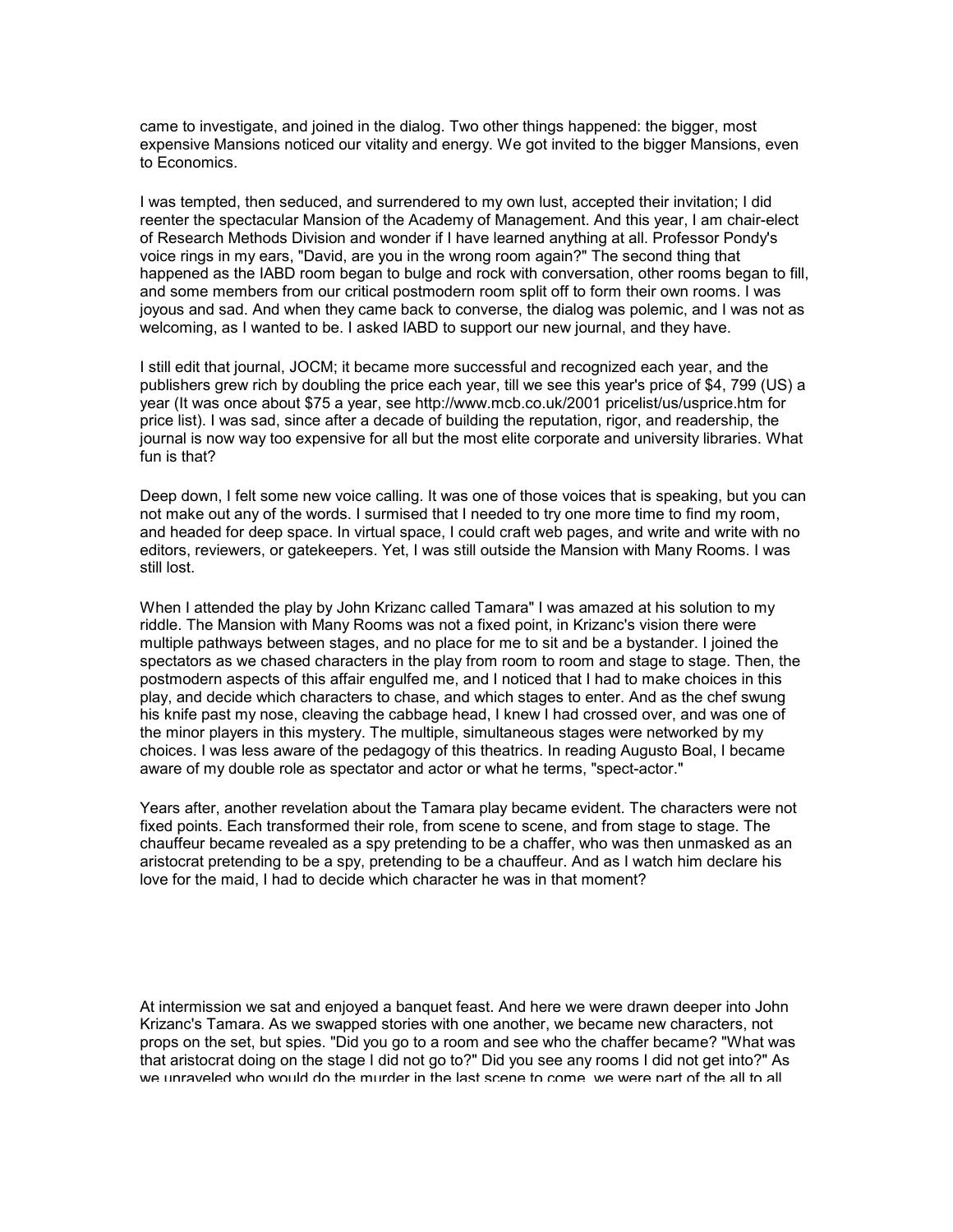surveillance of Tamara. We had inadvertently become part of this plot.

What is this plot? The theme of the play Tamara is about fascism, and our own complicity in the production of it, our being distributors of the plot from room to room, and our consumption of the play in all its dark force. I was so busy chasing storylines and storytellers from room to room in this Mansion, I forgot about the content of the play. I never did solve the murder plot, and yet I know I was the one who dun it.

When you find out who dun it, it is time to leave that room. The play is over. It is time to find new rooms with different conversations and mysteries.

That brings us to here and now. We must define our own Tamara. It is about fascism but also about corporate hegemony and a globalization that is changing our DNA, our labor practices, and our university pedagogy. And I am complicit, as complicit as I was in Krizanc's play. Since I am talking of the existential being and nothingness of our Tamara, a quote form JeanPaul Sartre (1956: 120) is a place to begin:

On the one hand, we willingly define [Tamara] as being, what is present is -- in contrast to the future which is not yet and to the past which is no longer. But on the other hand, a rigorous analysis which would attempt to rid the present of all which is not it-Le., of the past and of the immediate future-would find that nothing remained but the infinitesimal

This TAMARA we willing admit is Not-Yet, it is more about the past attempts at Tamara and some possibilities in our future. Taking roll call at TAMARA, several scholars have showed up to have a conversation on these pages, and more in our web sites. They have replied, "Present" to our roll call. It is appropriate to ask in our inaugural issue, who is present, what is present, and what does it mean to be present, and more important as Sartre (1956: 121) demands, "Present to what?"

We are only reciprocally present in the sense of having our words bound together in the same issue. There are beings whose words appear in this issue who have talked to one another, and others who wait for some response (hopefully your response). They wait for you to show up "Present" And not be absent as a referent.

Who is absent? There are many "absent-- referents" in TAMARA. Carol Adams (1990/2000) in the The Sexual Politics of Meat A Feminist-- Vegetarian Critical Theory develops the absent referent as a "free-floating image" used to reflect being, while that same referent is absent in the act of consumption. Her cause is vegetarianism, animal rights, and women's status in a patriarchal economy. Whatever your politics, there are voices absent, and we end up speaking for the absent referent. And we do substitute free floating images to reflect "Others" status (be they human, plant or animal species). There is a connection between the absent referent of women factory workers in feudalistic sweatshops, and the way their images and material conditions are represented by transnational corporate global power, and reincarnated into postmodern culture and into the university pedagogy. An example from the vegetarian community of absent referent, is the critical analysis of corporate advertising that substitutes the word "meat" for "animal" to make meat-consumption more palatable. Adams makes the case that many ads about animals, women are the absent referent.

The TAMARA board has meat-eaters and vegetarians, pro-business and anti-WTO politics. So you need not conclude that TAMARA is a vegetarian conversation. I will be honest with you. I am a vegetarian and this week some misguided young man called in a death threat, threatening among other things to hunt me down and shoot me like a dog for starting a Vegetarian Club on an Agricultural University campus. I mention the incident, just to let you know that these editorial reflections are being filtered by that event. It is too fresh in my mind to ignore; I have my own who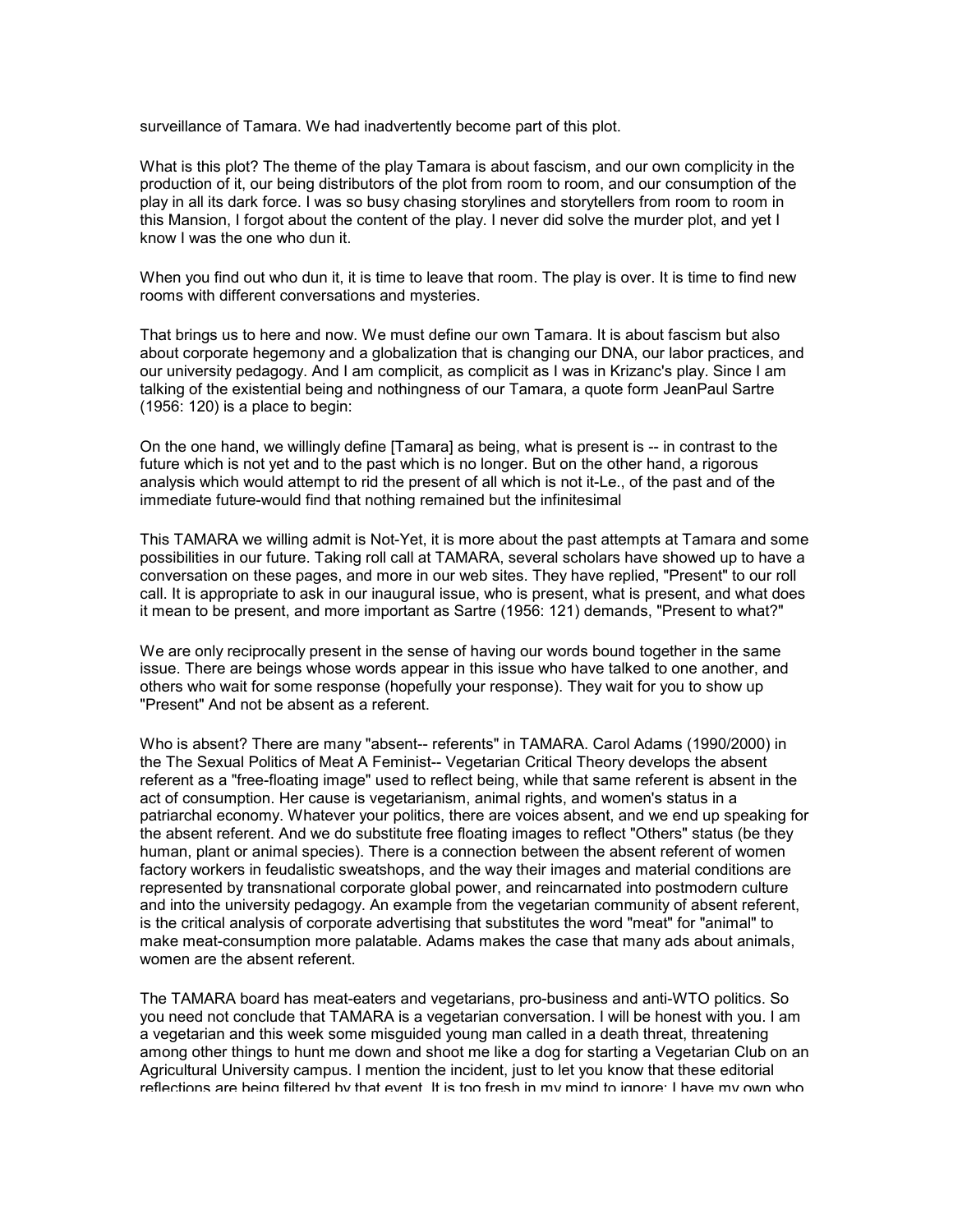dun it to solve. And I reflect upon my own complicity, my ability to respond with Ahimsa (nonviolence) to an act of terrorism. I am not ready to reflect upon the absent referent; he is still present.

While some board members see the interpenetration of the oppression of women and animals with the postindustrial global practices, others on our board do not. Some are social activists, political reformers, and others have dropped out. Still others focus on language games, not on their political implication.

In any case, there are people made invisible to us by postmodern culture and corporate public relations, and our own university discourse. A group of local reporters reminded me, after I gave a talk on sweatshops, that I do not need to travel to Mexico or China, there are graduate students who have no work alternative but sweaty university wages. They are absent referents in a world where some voices speak for others, and what is absent gets constructed in ways that are hegemonic; this includes my ways of speaking of them now. Enough about the absent.

Where can TAMARA go? I envision possibilities for interdisciplinary scholarship, opportunities for conversations across academic boundaries. Yet, in some strange way, my editorial is about this first issue. It is about the level of violence and greed for profit and the new knowledge administrators, that would censor our discourse, forcing us outside disciplinary boundaries. And Tamara is about organization, about corporate relations to science and university.

Is TAMARA being its future? As I reflect on this editorial, I see myself depicting TAMARA in its past, in the story of the mentoring I obtained from Professor Pondy. And I see its present -- as I rush to fill the white space that is the death of any journal, searching for errors, changing layouts and fonts to make things more readable by deadline. And there is a future being scribed here, a thematic foresight, a provocative attempt to incite conversation, by imagining the banquet yet to take place. And today several Board Members are coming over to celebrate the first issue. But, I must admit that Tamara has yet to take place. We have the image of chasing storylines from room to room, but the wandering and exploring, the encounters with Other have not begun. We anticipate what Deleuze and Guattari call lines of flight, and the unpredictable wanderings of conversation. We have some monologue, a dyadic dialog, and some storytelling, but TAMARA is Not-Yet., We have constituted several rooms that I can tell you about.

I will not repeat the abstracts of each essay and dialog in each TAMARA room. I will say that there are several experiments in writing and wandering in this first issue. Welcome to TAMARA, we offer rooms for discourses, whose time is Not-yet. Please come and converse on our pages and in our virtual rooms.

EDITORIAL ROOM - This editorial essay (above) is a form of postmodern writing, containing self reflection and reflections on my reflecting. I seek to understand my own complicity in the production, distribution, and consumption of knowledge. I intend conversations beyond the Business College. I quest for a space beyond rooms in any Mansion. TAMARA is a place for commentary on the interpenetration of science and university, business and society. In global context it is the interpenetration of postmodern culture with postindustrial supply and distribution chains. I will admit that another editorial lurks in the next room. One meaning of the word "Room" is to have space, to have room. Another meaning of room, is a "Room" which implies predications and separations, boundaries. We talk about creating rooms in the TAMARA Mansion, the question is can we create spaces with more permeable boundaries, and more comfortable places to talk.

TAMARA MANIFESTO. In this room I call upon the ghost of Marx to be present in TAMARA. Ontologically, Marx is in his coffin, and our coffin is Not-Yet. Our beings are co-present in a dialog room, but we do not co-exist. In virtual space, I can click on Marx's Manifesto and Das Kapital.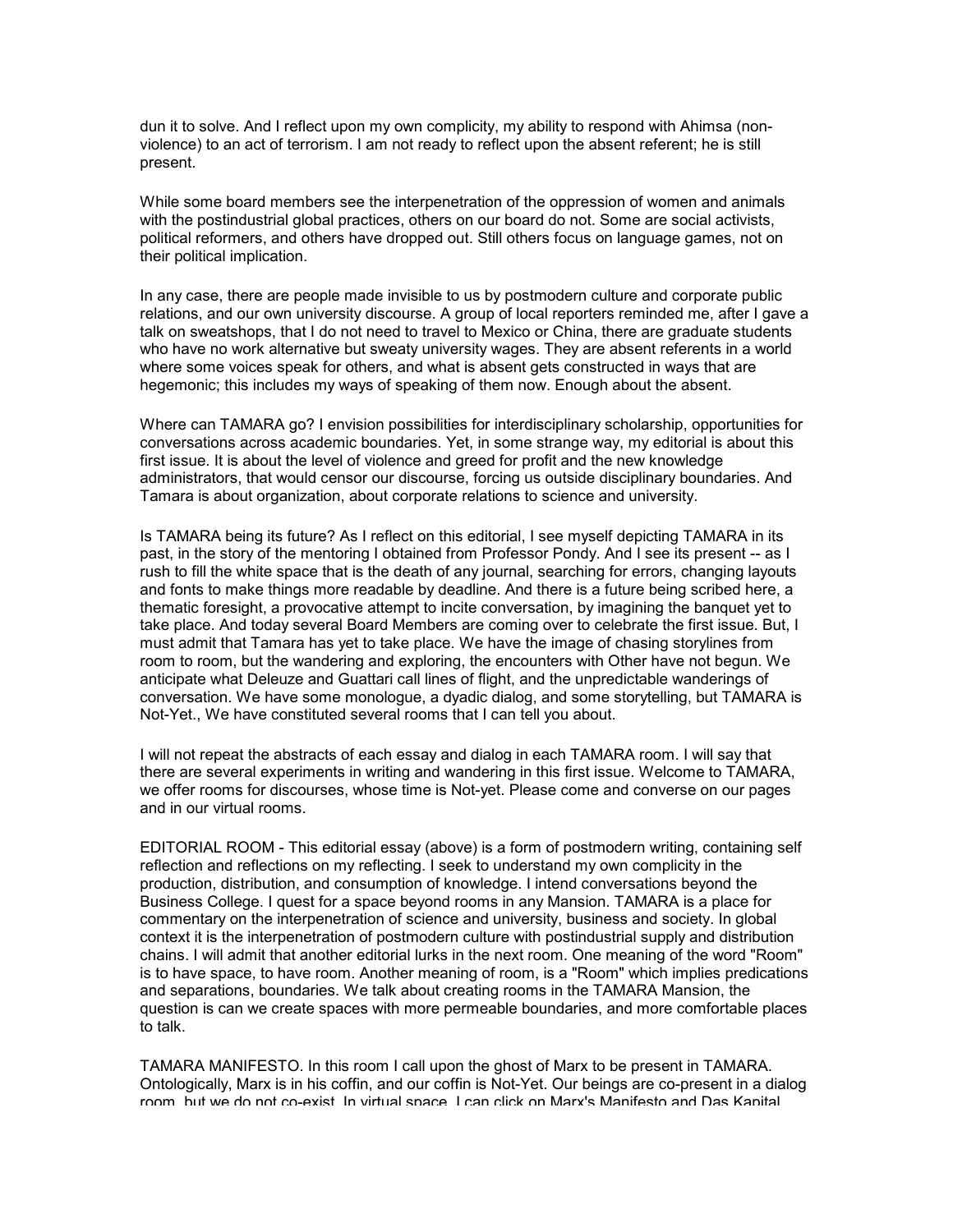But you may not witness a co-existence.

This manifesto has been through a number of revisions and helped greatly by Steve Best, Ngaire Bissett, James Barker, and Grace Ann Rosile. It defines the terms in the title of our journal and gives some sense of my vision. The theme is that Tamara: Journal of Critical Postmodern Organization Science, an interdisciplinary dialog whose time has come. It is a dialog among critical theory, critical pedagogy, postcolonial, and postmodern theory (or the Tamara of these voices, and others too). But, it also crosses those lines to the so-called "hard" sciences; it begins the conversation.

I have some ideas about how it is possible to move this dialog into some work on some social and political issues, such as sweatshops, and animal production, but I have other concerns as well. Bissett and Barker crafted responses to the Tamara Manifesto. I invite others to respond. Something to talk about is the activism of the intellectual.

CRITICAL ESSAY ROOM - We invited three critical essays. We selected these essays to give a sense of the diversity and possibility of our TAMARA discourse. The first by Steven Best looks at the relationship of capitalism to Mad Cow disease. The second is by Steve Fuller and focuses on Knowledge RIP in our education systems. Third, there is the critical pedagogy writing by Helen De Cieri, Julie Wolfram Cox and Marilyn S. Fenwick. We have a response from Herman Garcia and Marc Pruyn, faculty members of Department of Curriculum and Instruction at New Mexico State University, who teach critical pedagogy. The drama between the essays, current and future responses, speaks to the crossing of boundaries between university and knowledge, teaching and society.

DIALOG ROOM - Ngaire Bissett and I begin the debate over the admission of critical postmodern to the Mansion of Organization Science. There are many postmoderns and not all would want to be Mouse or Sword. The conversation we have is about the aesthetic and science aspirations of critical postmodern and the unholy alliance with organization science. I must admit, that Ngaire makes be reflect and admit that the use of science in the title of the journal is somewhat ironic. Yet, I do think that even in the Ag-college there may be a postmodern science. And what better place, there where our food is being reengineered, to look for dialog, for Tamara. We hope this section will inspire others to create debate and dialog, and submit their work to Tamara for review.

SPECIAL TOPIC REVIEW ROOM - George Cairns and Nic Beech are our Special Topic Review editors. They want this section to be different from everything else we do. As they put it, the idea of the reviews section is that it should cross (between and beyond) some of the traditional boundaries of organizational and management 'science'. It will include reviews of published material (paper and web-based), performance, art, installations, architecture, political events, etc. - whatever may contribute to discussion around the themes of particular editions of the journal. I think the Tamara Special Review Room can take us into an analysis and critique of other media. Tamara is the new form of journal, one that is beyond print, entering the cyberspace world, where most journals will end up.

In this first submission, John Coopey takes a critical look at the marginalization of environment in contemporary society. In the Wasteland, Coopey seeks business people who take seriously their responsibilities in the natural environment. There is a theme in this essay, that seems to run through the entire issue. I submit it is one that T. S. Elliot began and we might continue.

MORE ROOMS - This is where we include some background on the play Tamara by John Krizanc. I am trying to find John's address and phone so I can get an interview with him. I want to see how reacts to a journal named for his play. If you know how to reach him, please let us know. This final section also contains the policies and procedures of the journal, Tamara. We invited